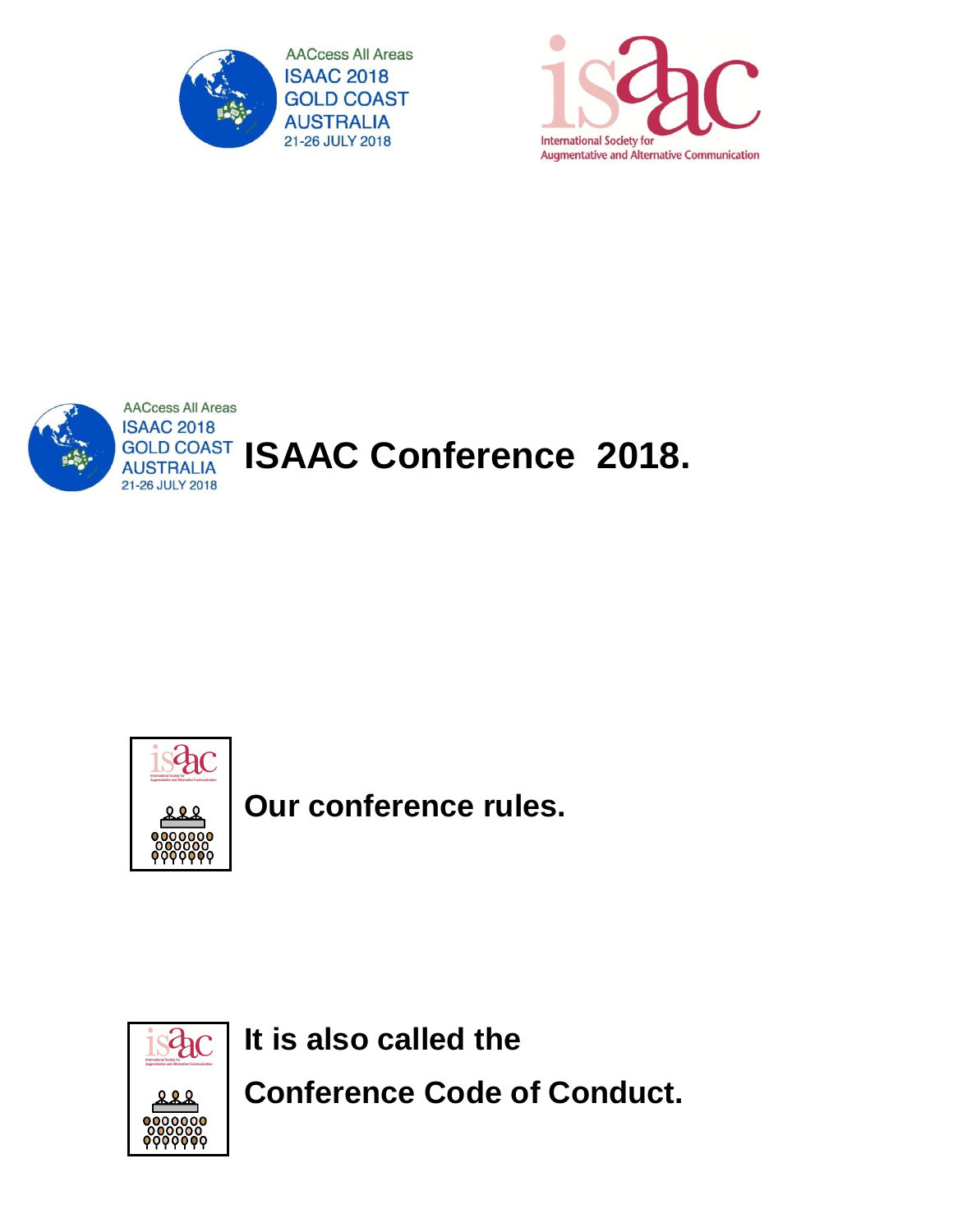

GOLD COAST The ISAAC conference is for everyone.

We want everyone to



listen and share ideas



be fair to each other.

At the ISAAC conference there are people



- from lots of different places
- with lots of different ideas.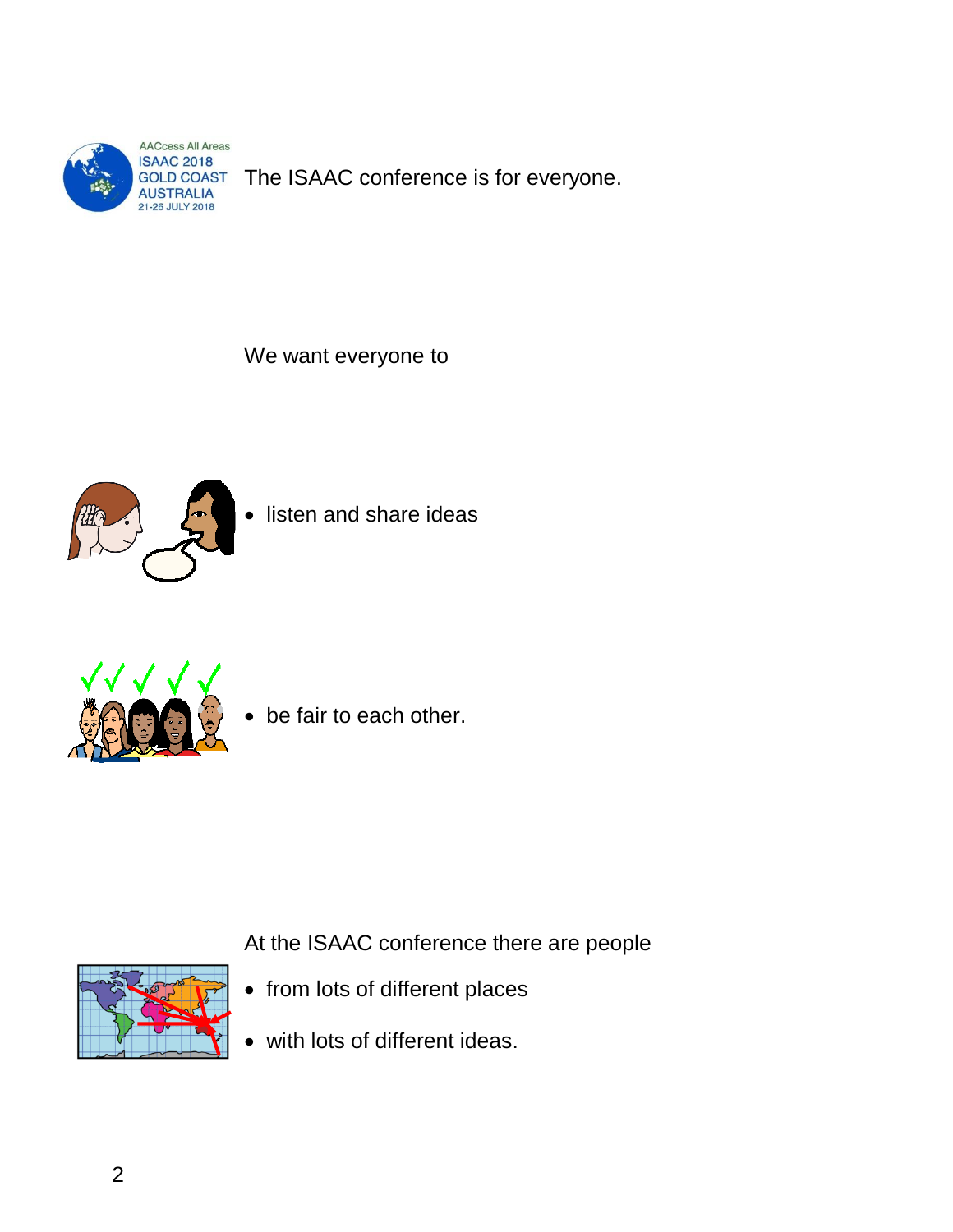

Some ideas are about

- new ideas
- things we do now

and

• how we do things.



Some ideas make everyone talk more about them.

**But** 

**!**



At our conference everyone must

• feel safe

**and**

be safe.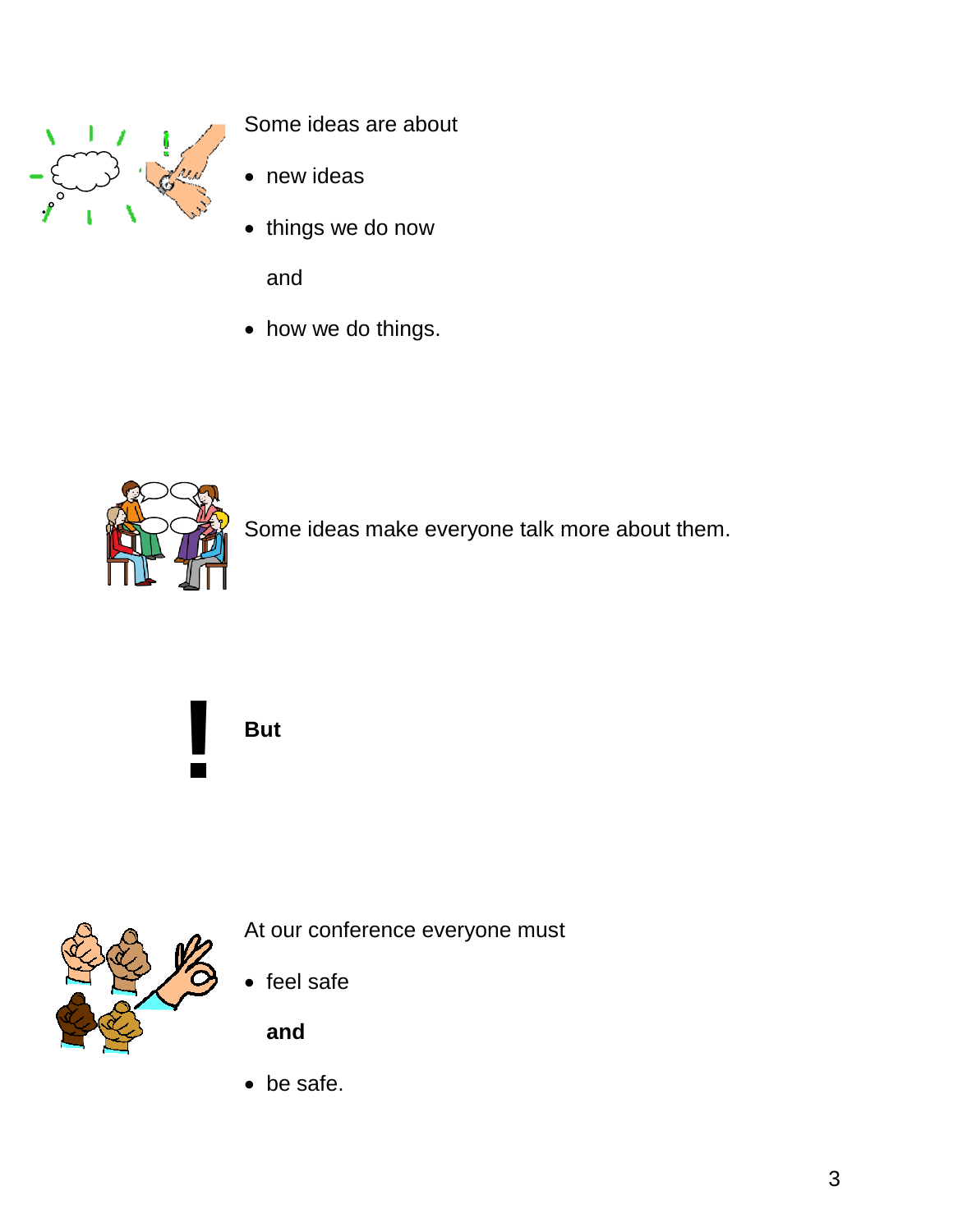



This is called **harassment**.

Need to know more about **harassment?**

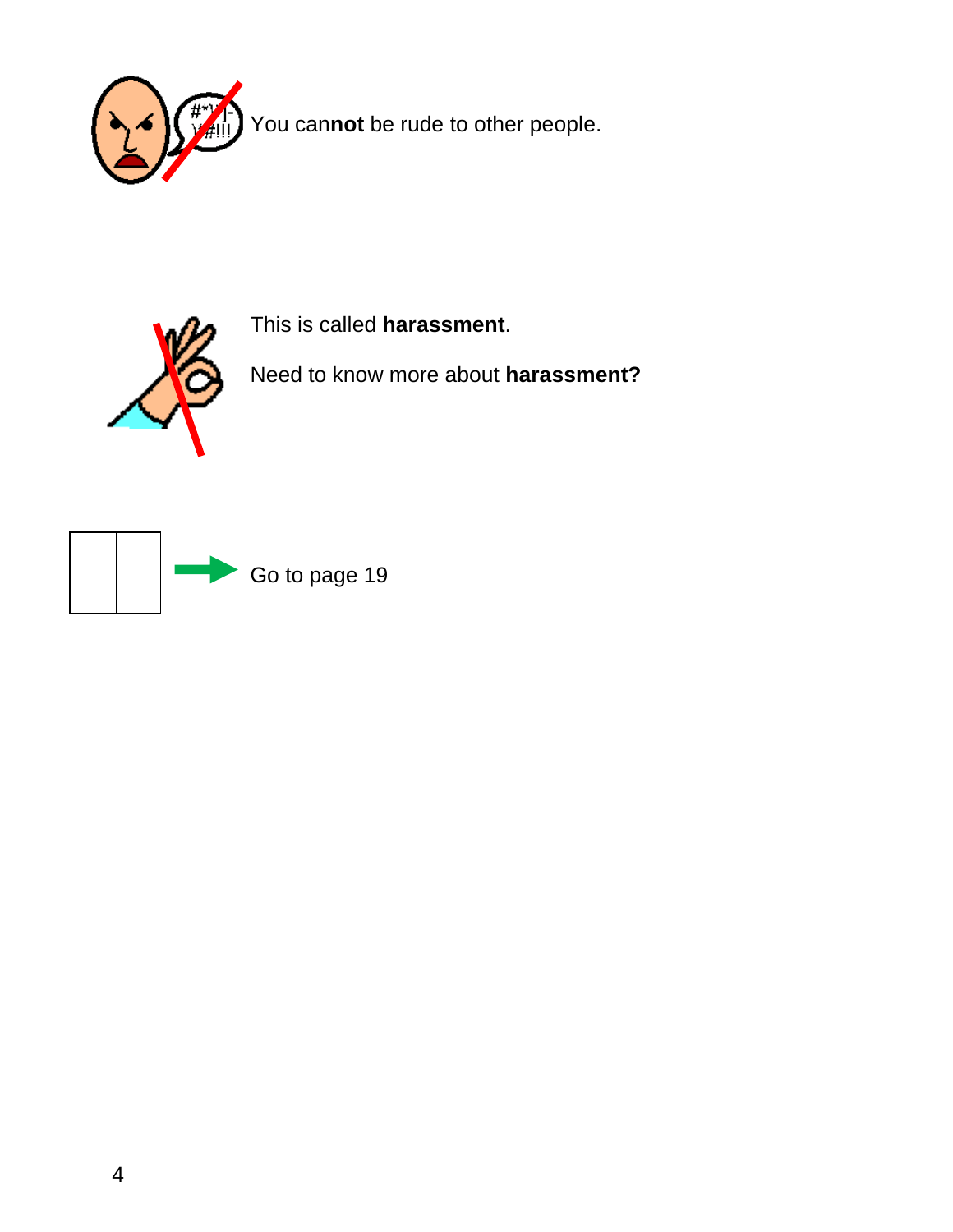

These are our conference rules.





make up their mind what to do.



The security or police are told when it is a really bad thing.

Like, you touch someone on their private parts.

The person did not want it.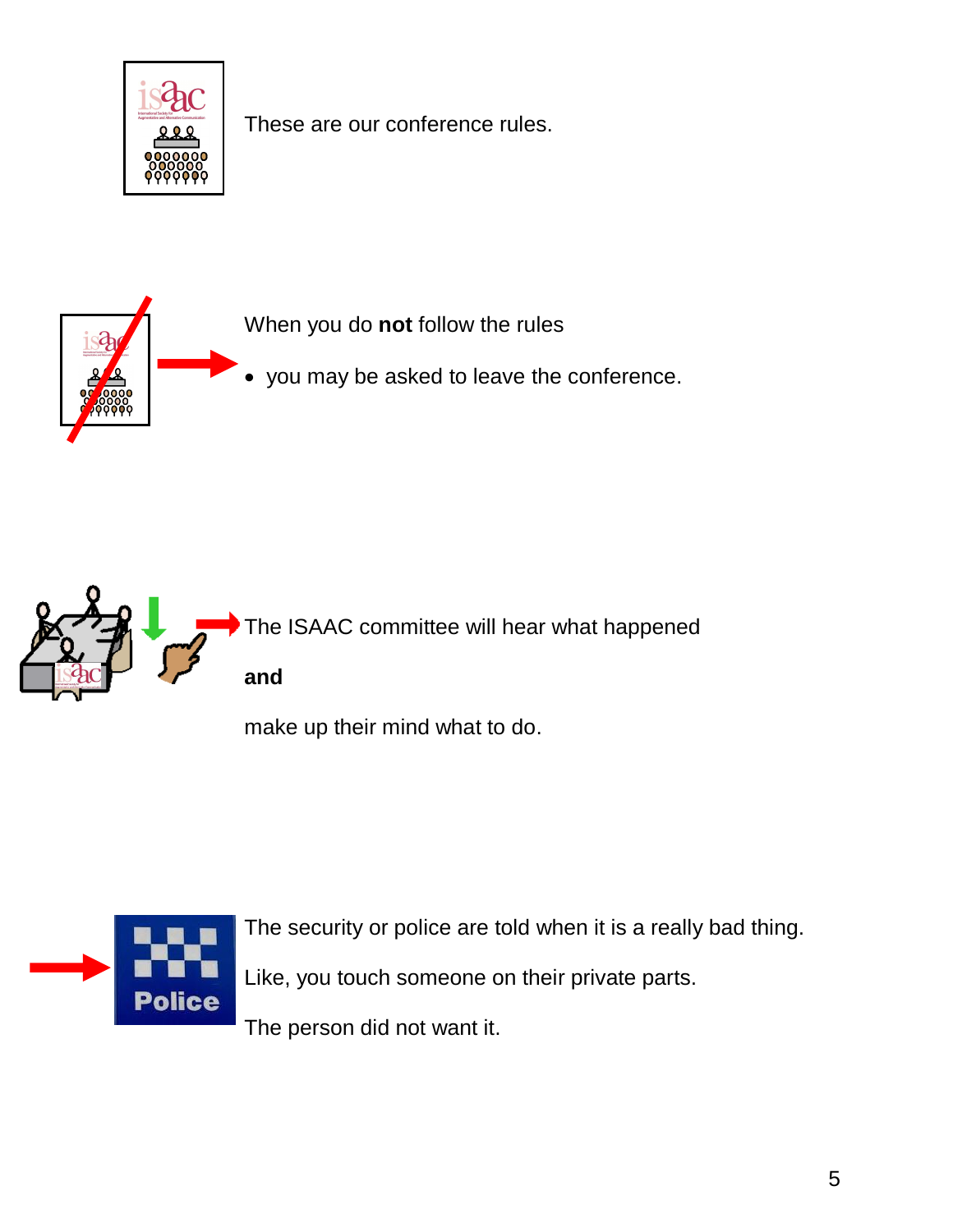



Everyone at our conference must know these rules.

People come to our conference for lots of reasons.



There are people who

• come to hear the stories and research.

These are the conference attendees



tell us new information. These are the Speakers



give us money for the conference. These are the Sponsors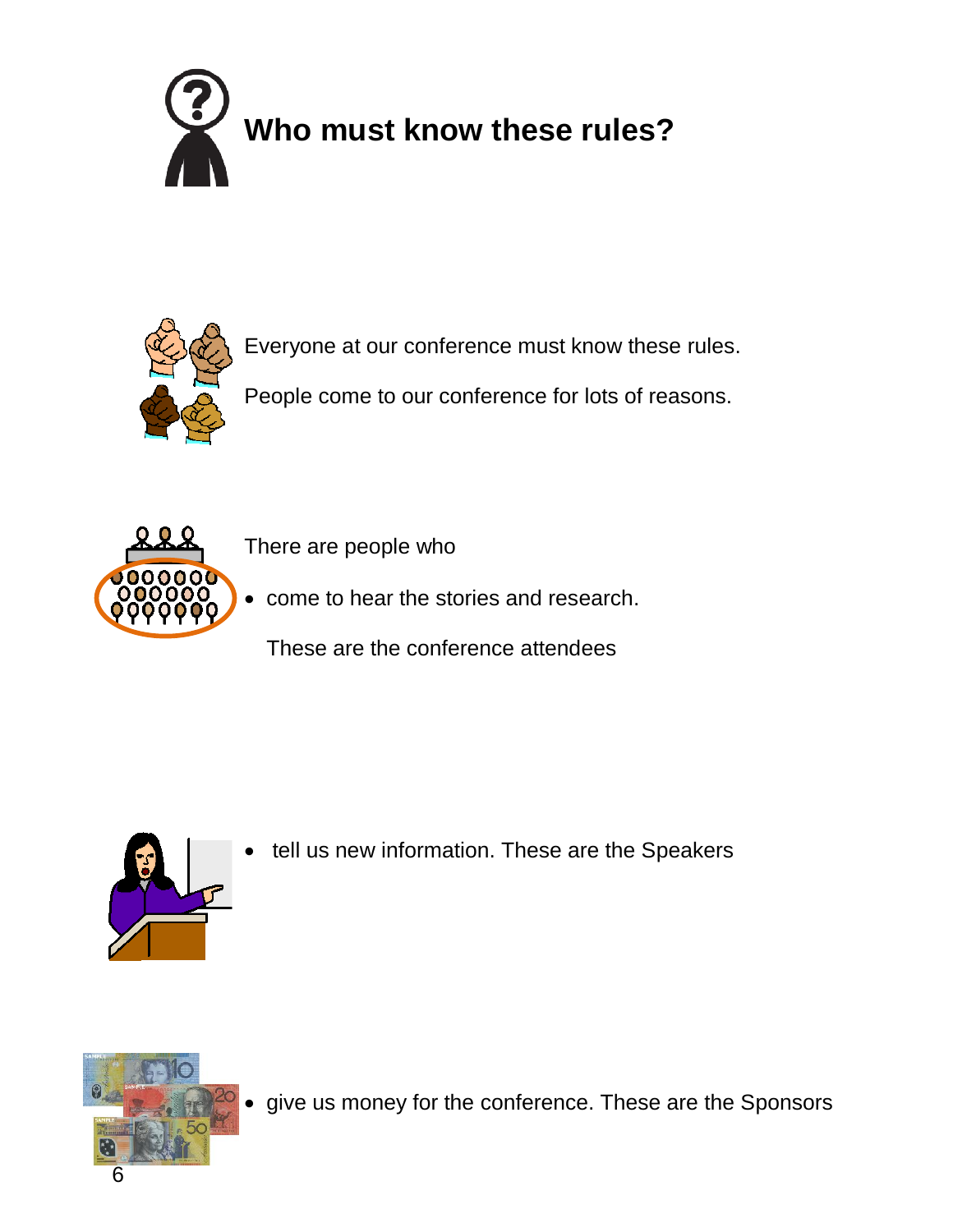

people who show new things. These are the Trade Displays



help during the day. These are the Volunteers



set up the conference. This is the Conference

Committee and Company.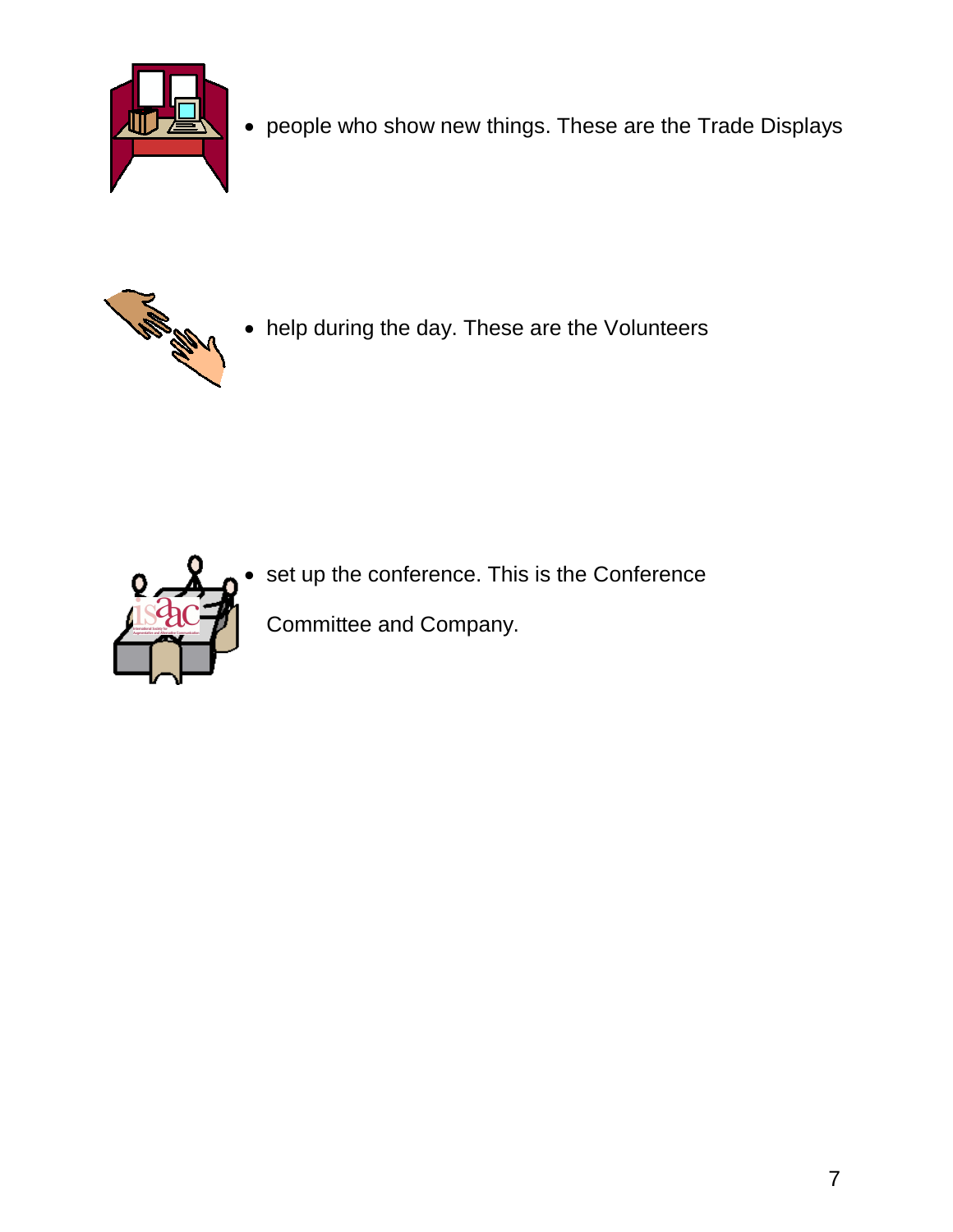

## **When is the Code of Conduct used?**



GOLD COAST At the ISAAC Conference

**and**



Anytime you write about the ISAAC conference.



- a story for a magazine
- Facebook
- Twitter

It can be

- Blog
- Instagram
- Other social media.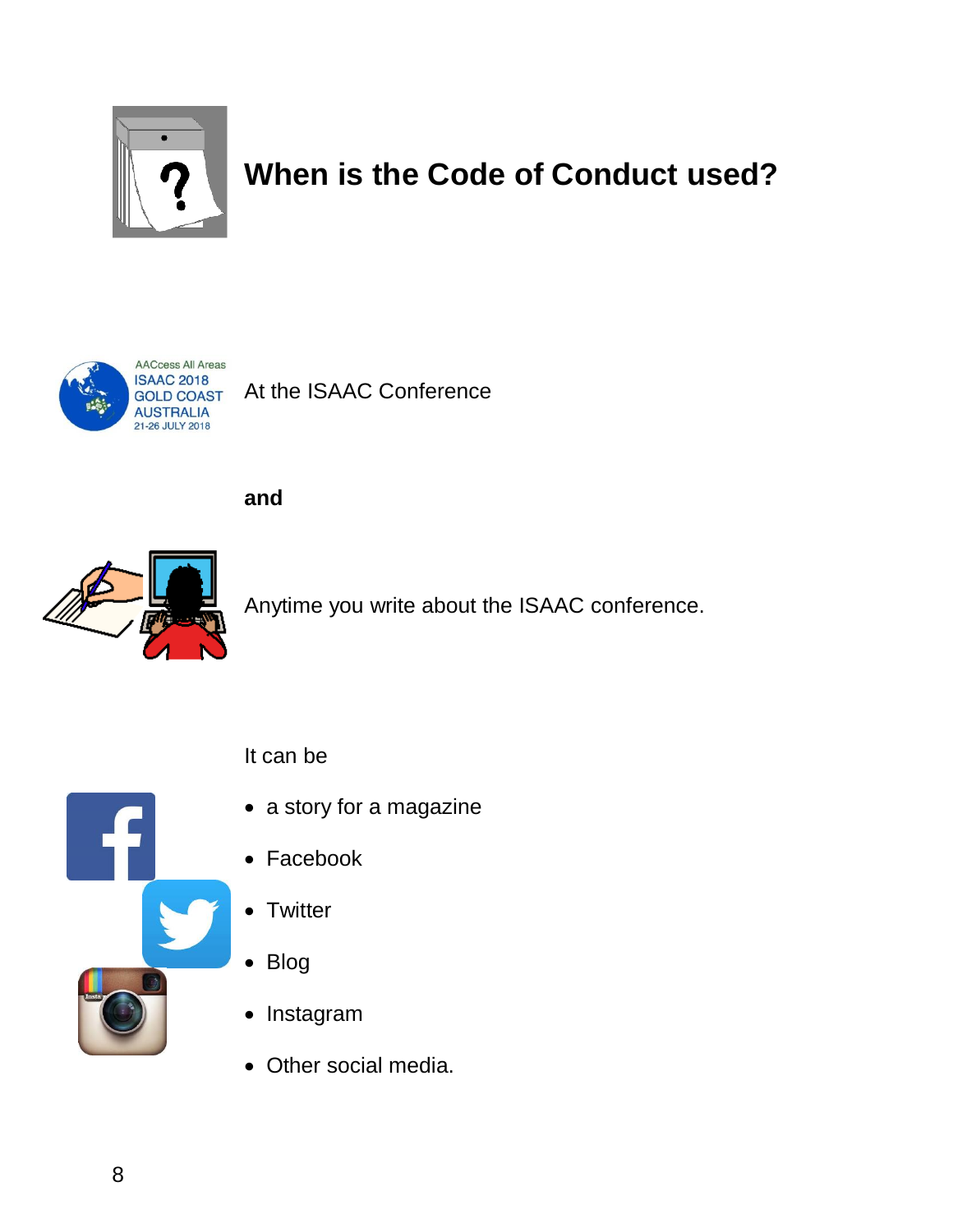Remember.

**!**

Everyone sees things differently.

Some people see something as rude, others do not.

The committee will decide this.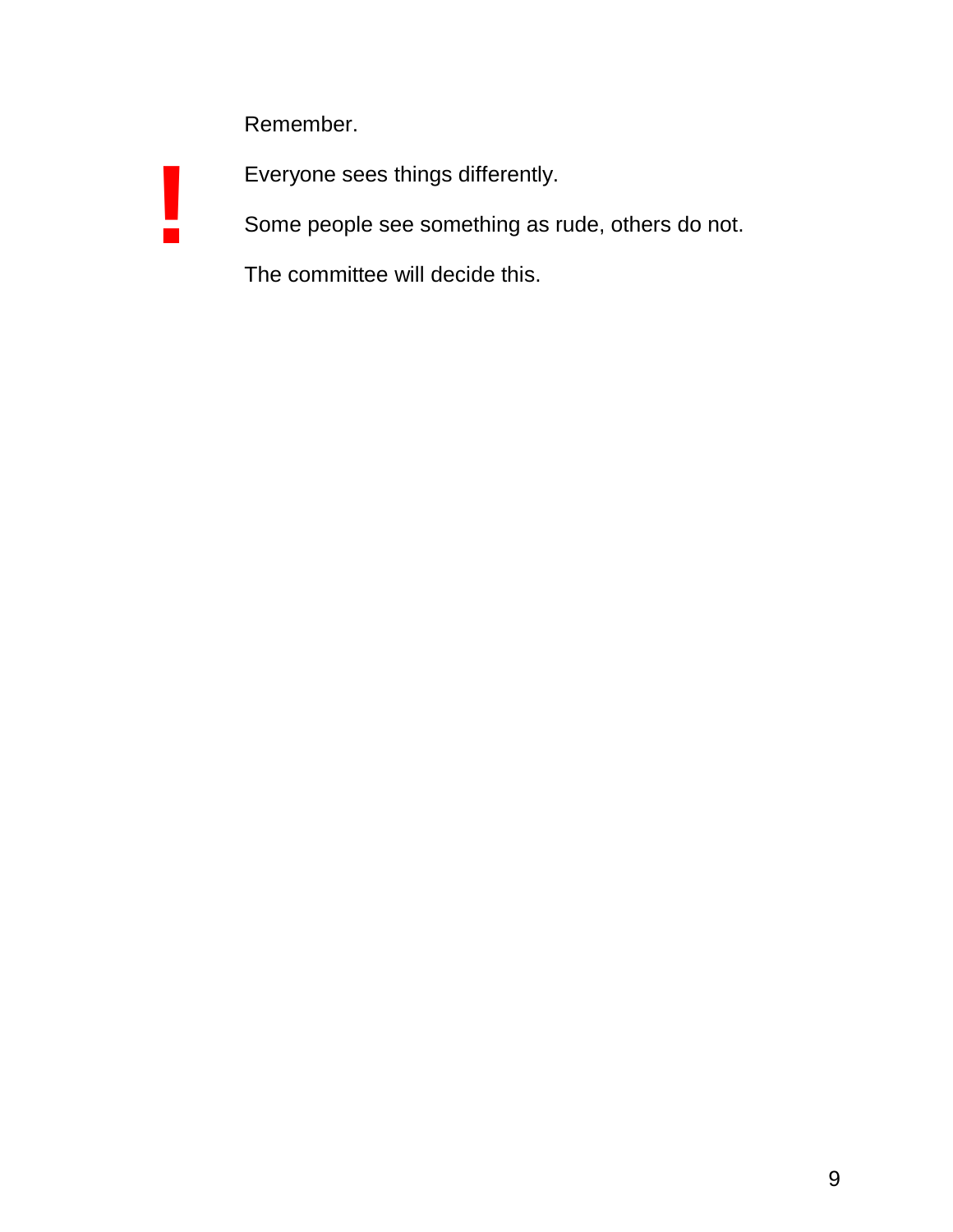



You write your own paper.

You make your own poster.



You must think about the

- words you use
- pictures you choose.

#### Ask yourself?

In my presentation

- Will this make people feel **bad**?
- Do I need to use **this** word or picture?

**?**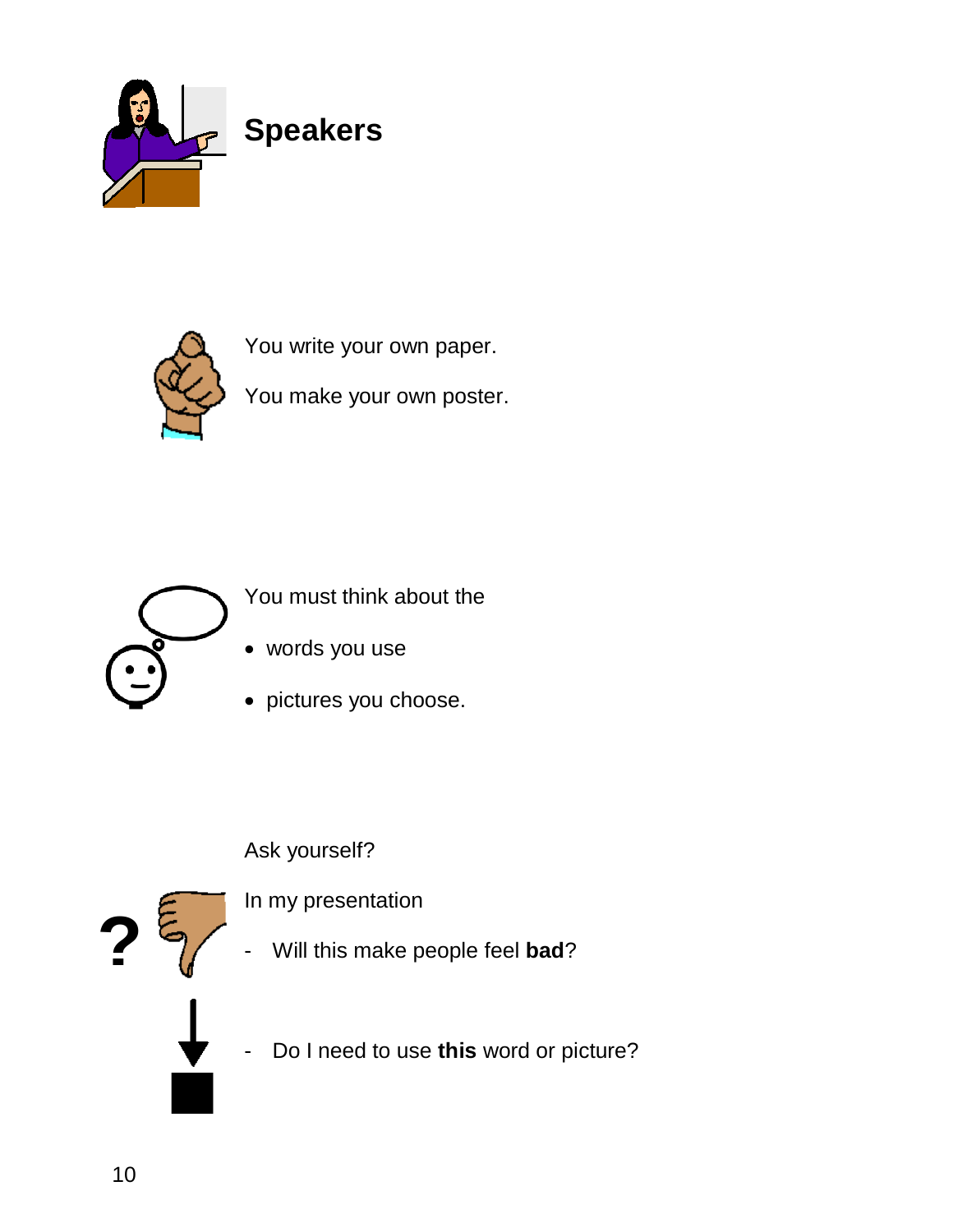

#### **Yes**

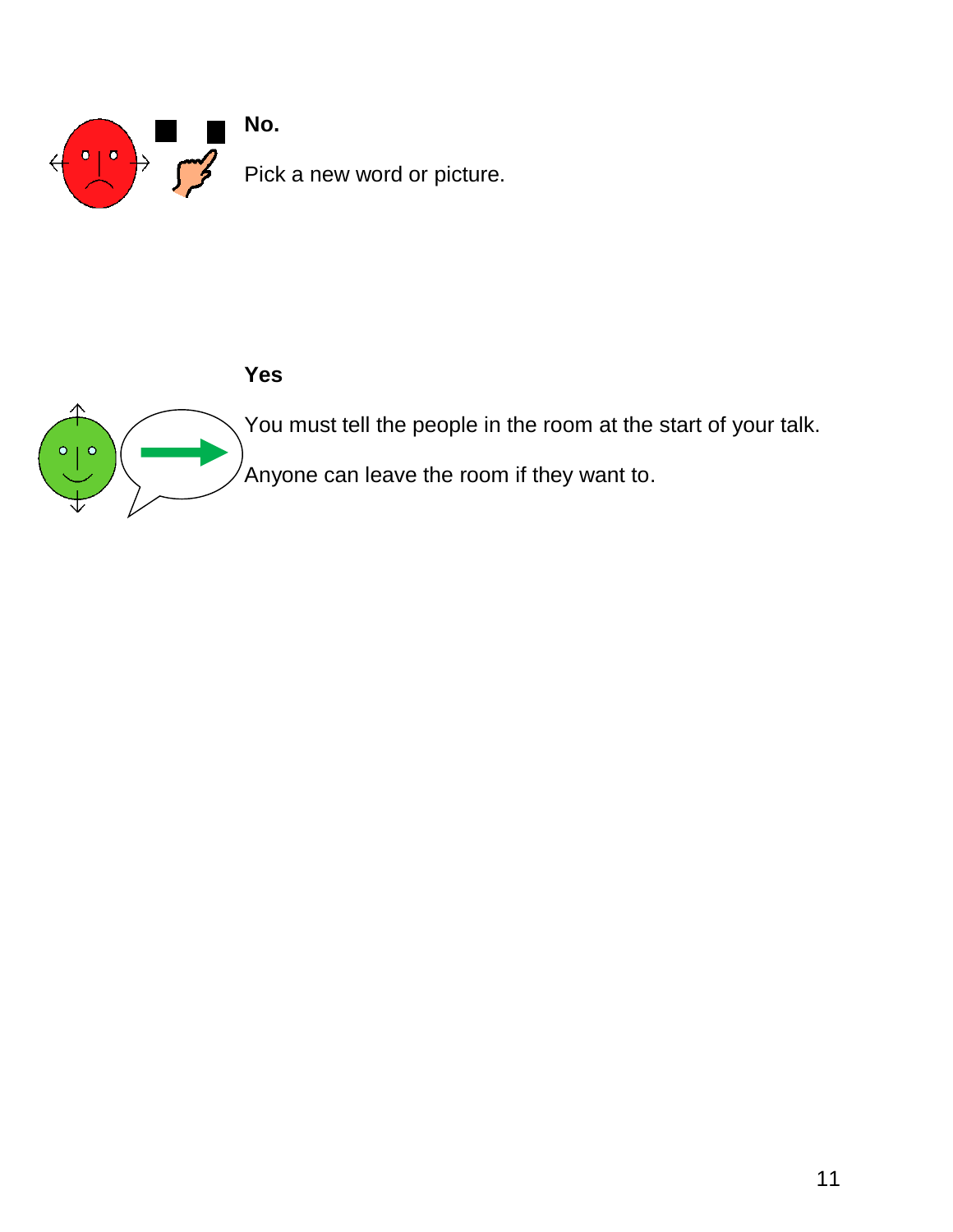



It is ok to talk about different ways to do things

**But !**



This is about **how** someone talks to you. **?**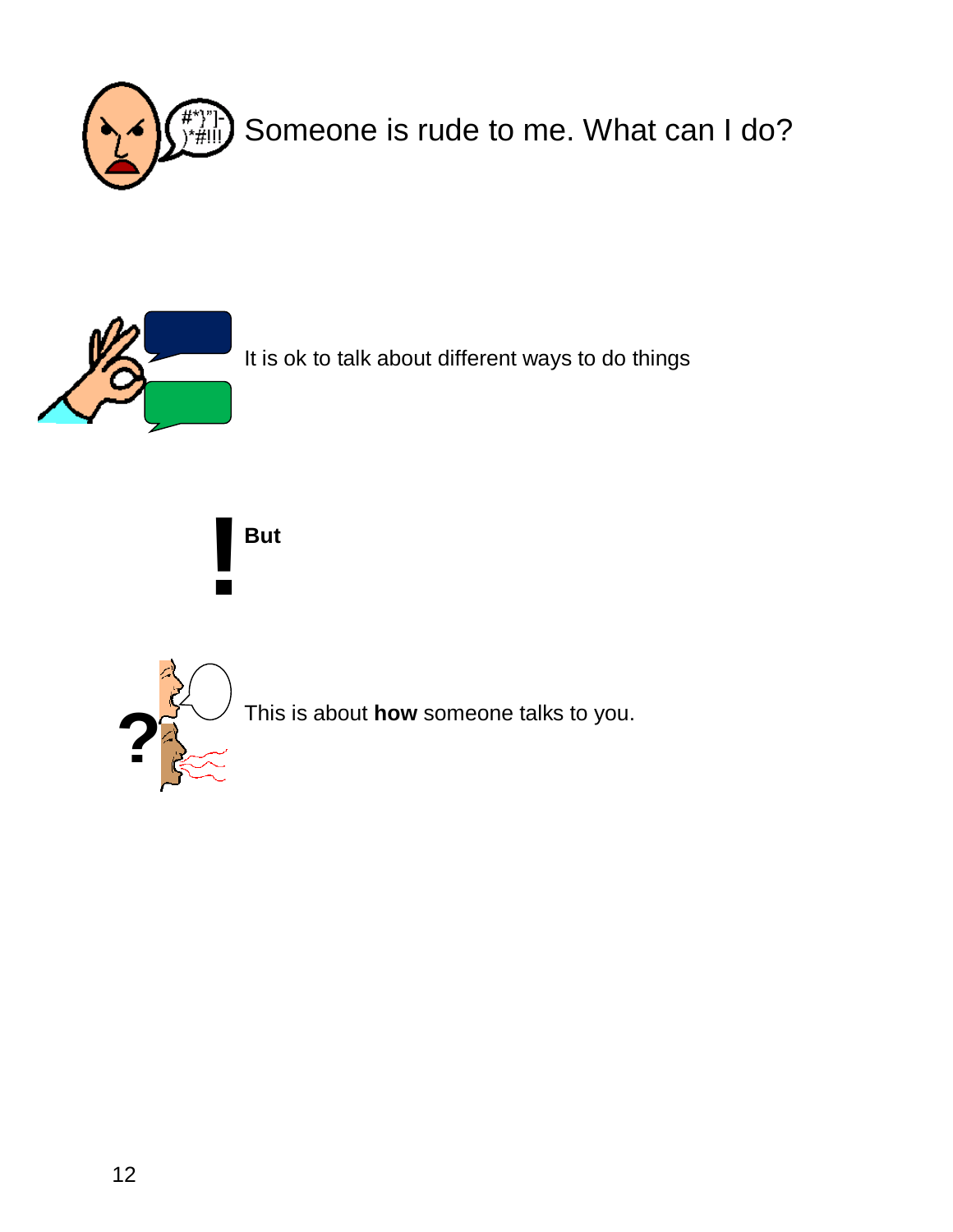



Ask the person to stop.

The person **must** stop straight away.





Go to the ISAAC table.

Tell the staff you need the other person to stop.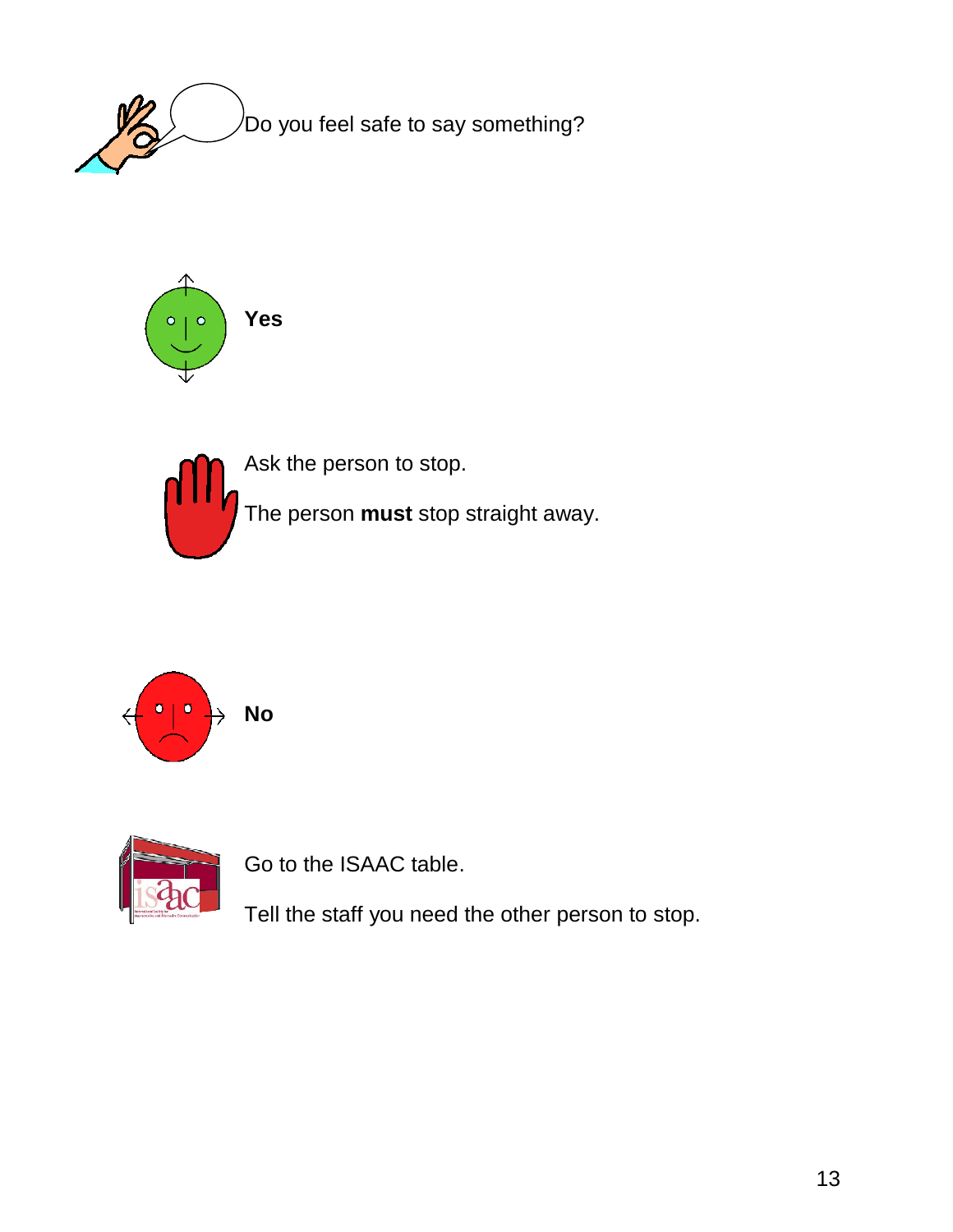



**or**



You can also go to the ISAAC table

**or**

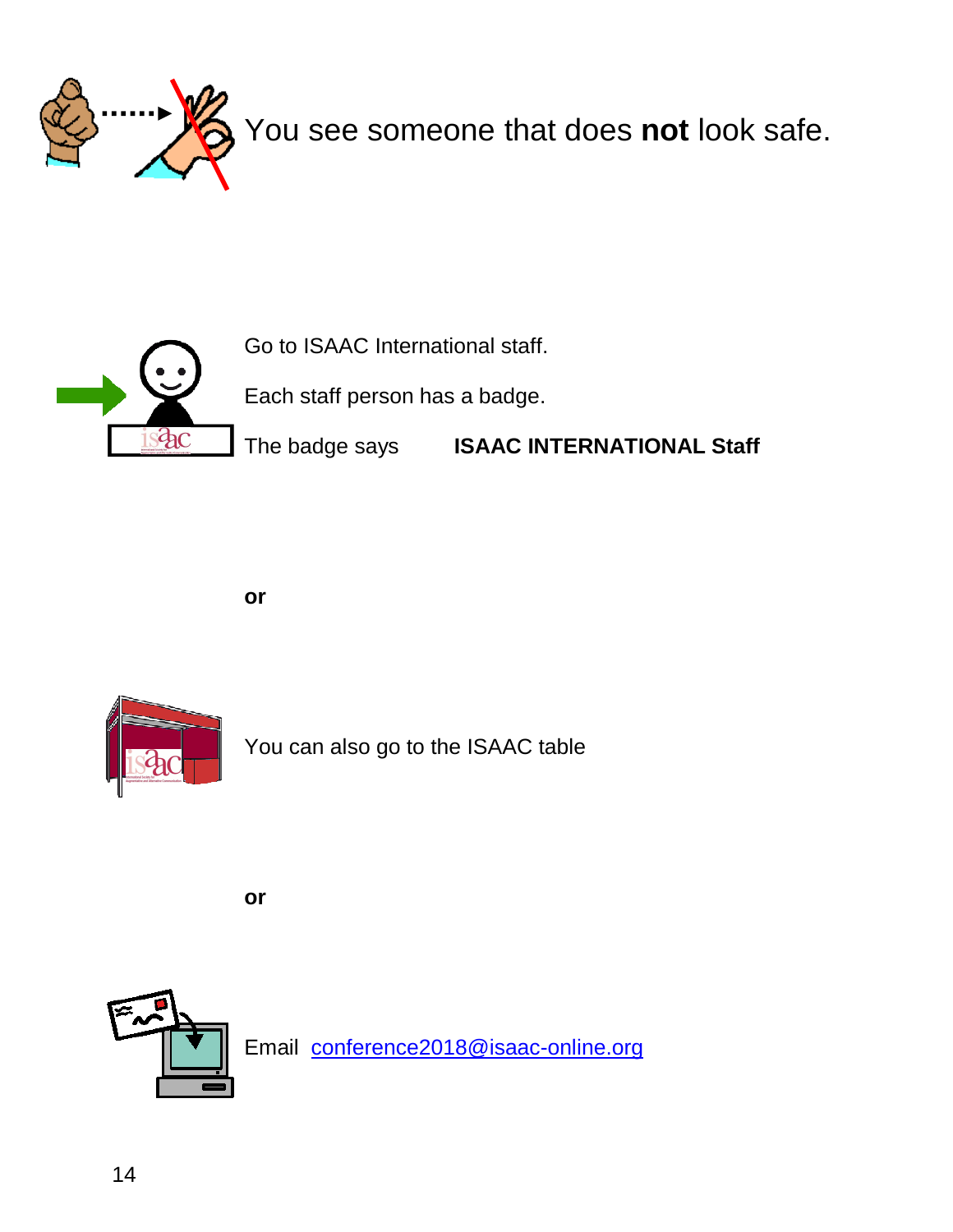



We want to hear

good news

• things that need to be better.



Your name will stay secret.



A report is made.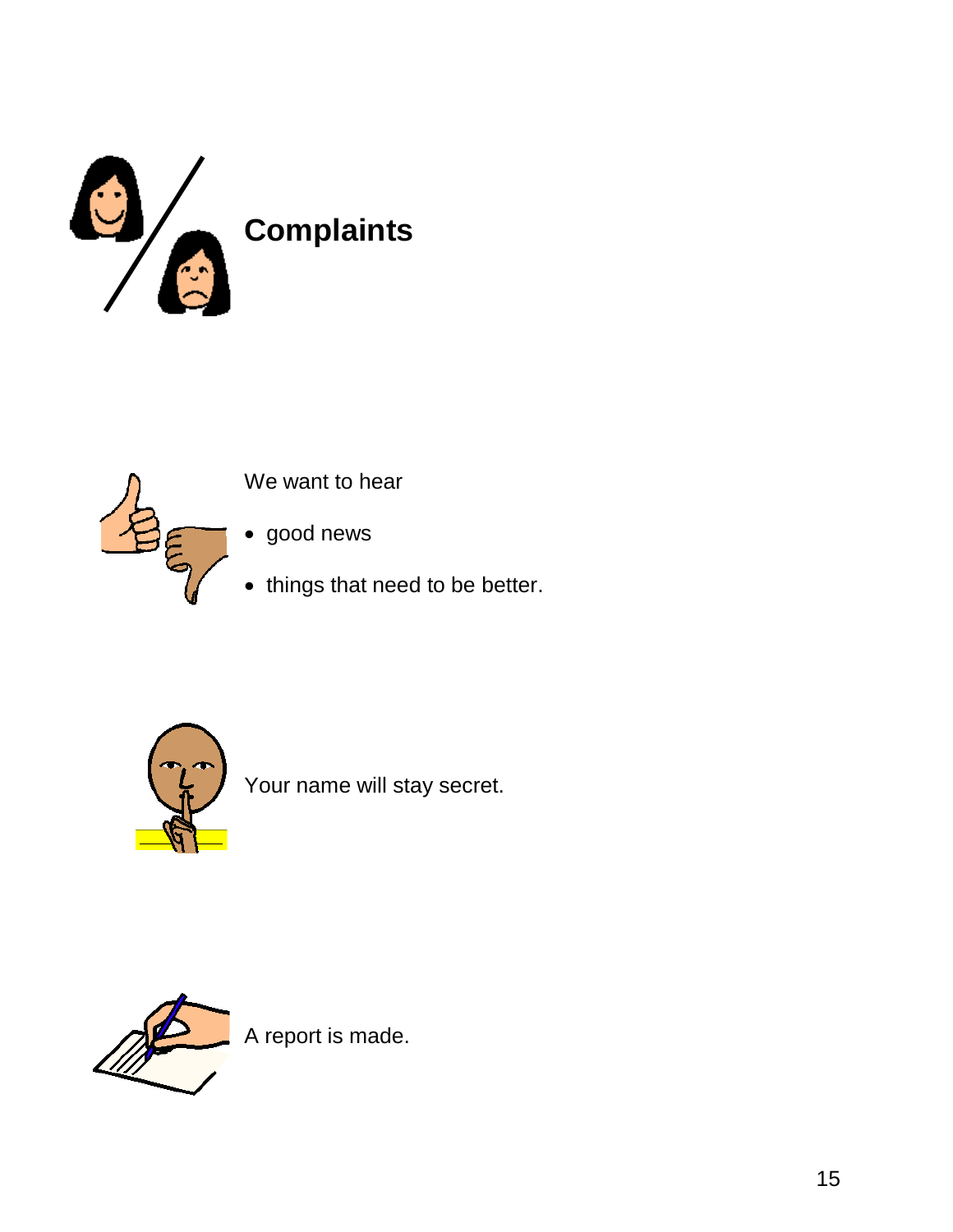

#### ISAAC INTERNATIONAL

- will check out your problem
- choose what to do.



When a person does not follow the rules



give a warning to the person

The ISAAC committee can

**or**



• ask the person to leave for the day

**or**



ask the person to leave the conference.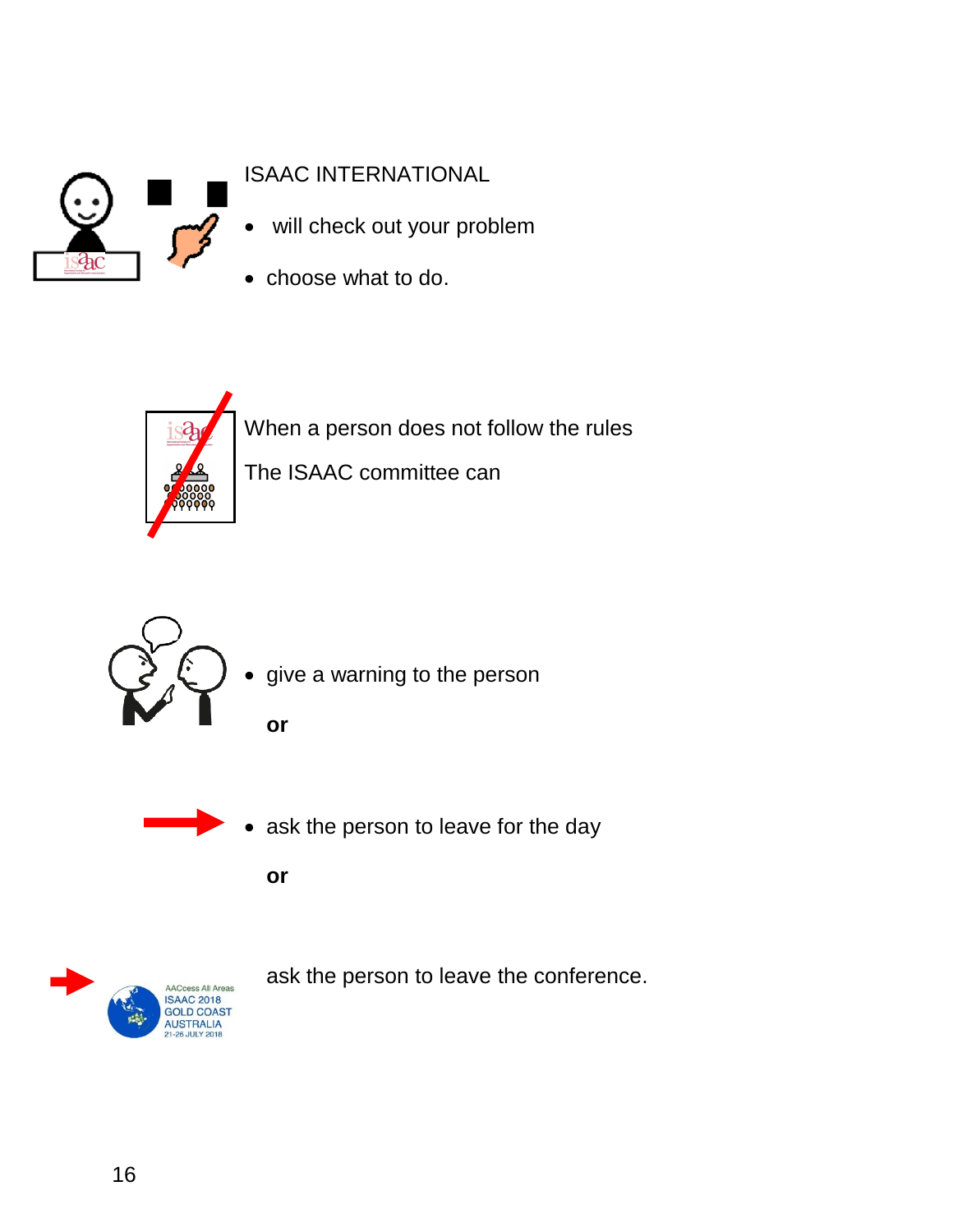

This can mean a

• trade display may close



speaker may **no**t do their talk.



Only the ISAAC committee chooses this.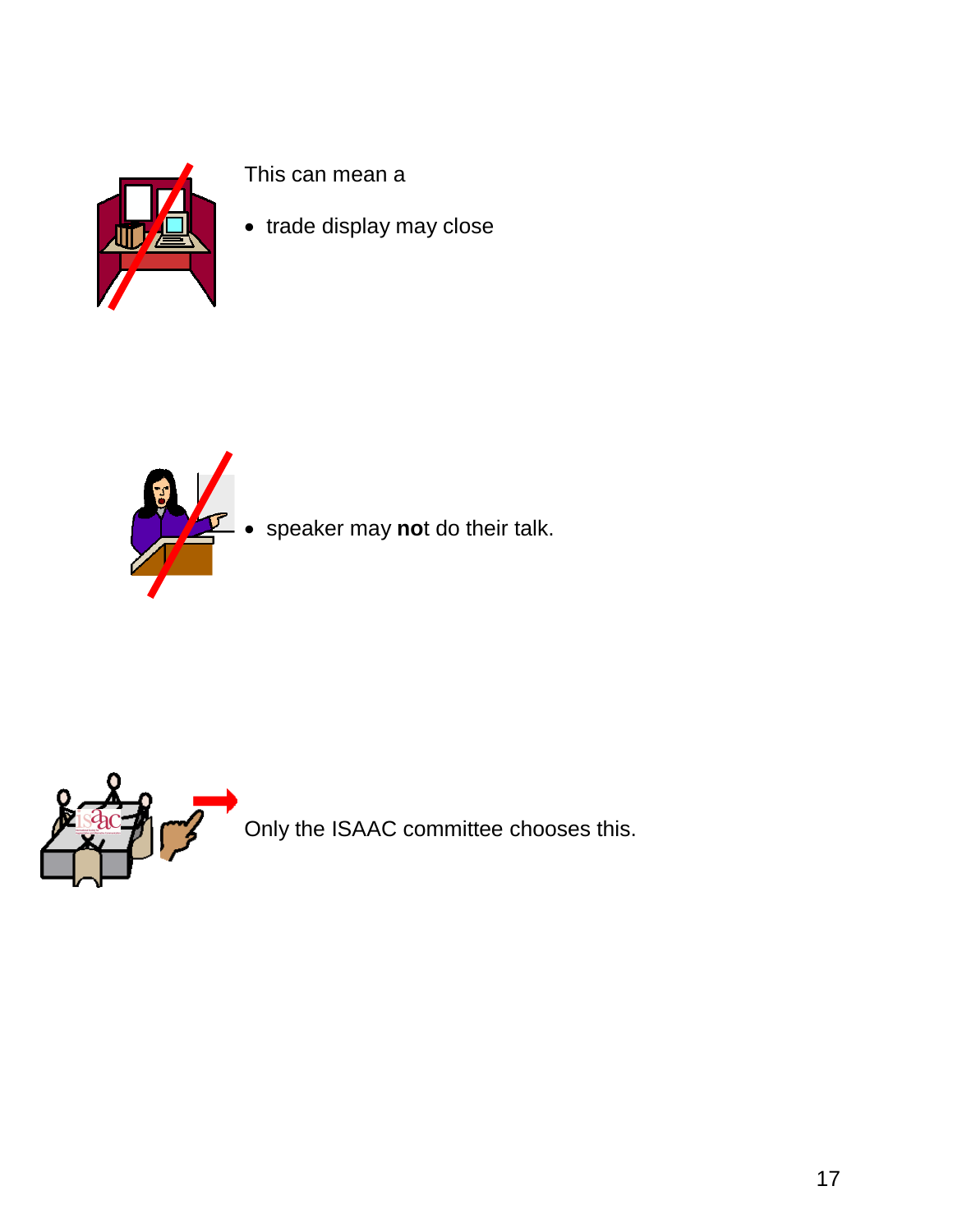

The security or police are told when it is a really bad thing. Like, you touch someone on their private parts.

The person did not want it.



The person will get **no** money back.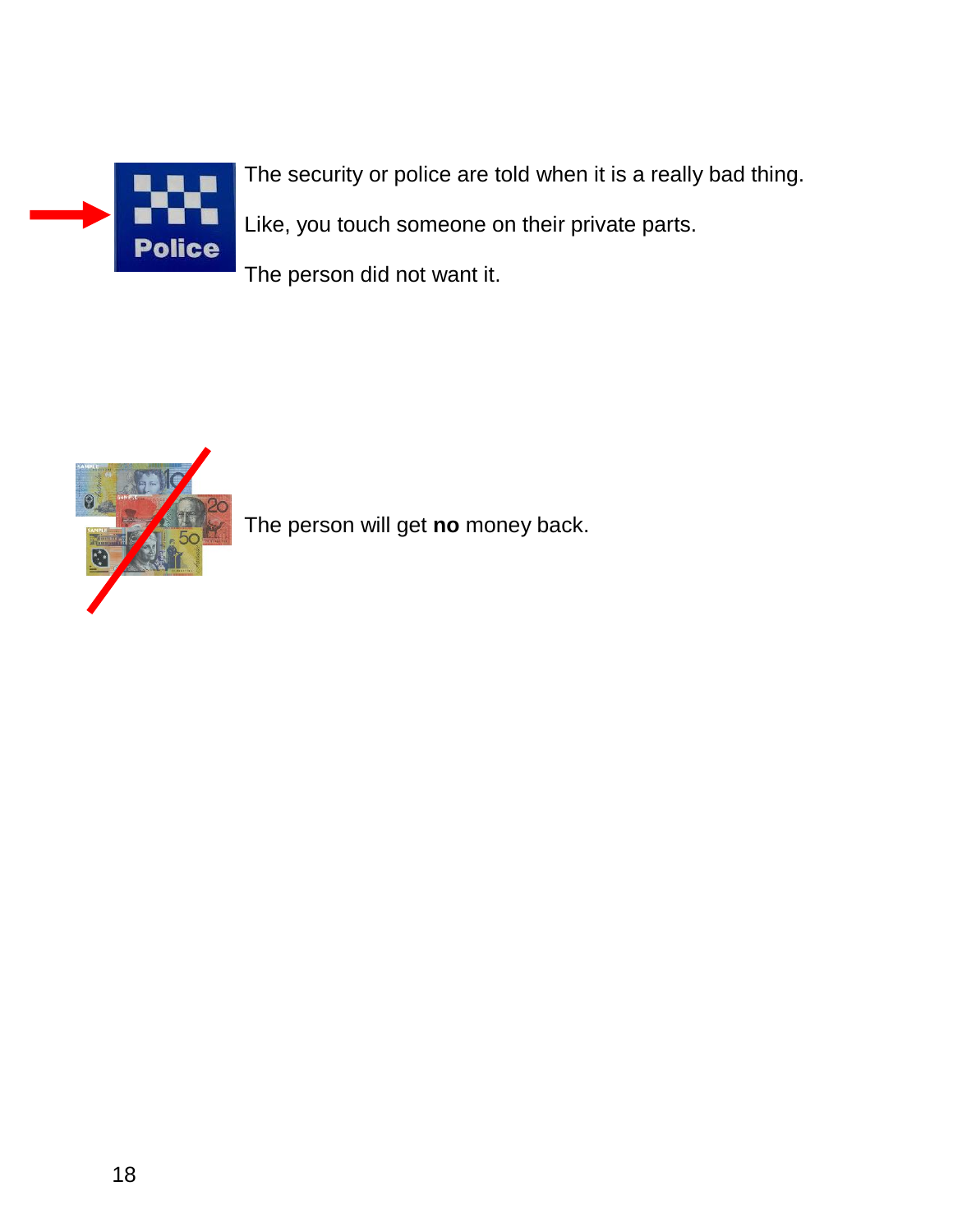



Some people say it is about rude things.





It can be lots **more** things too. It is when you

- do **not** feel comfortable
- do **not** feel safe.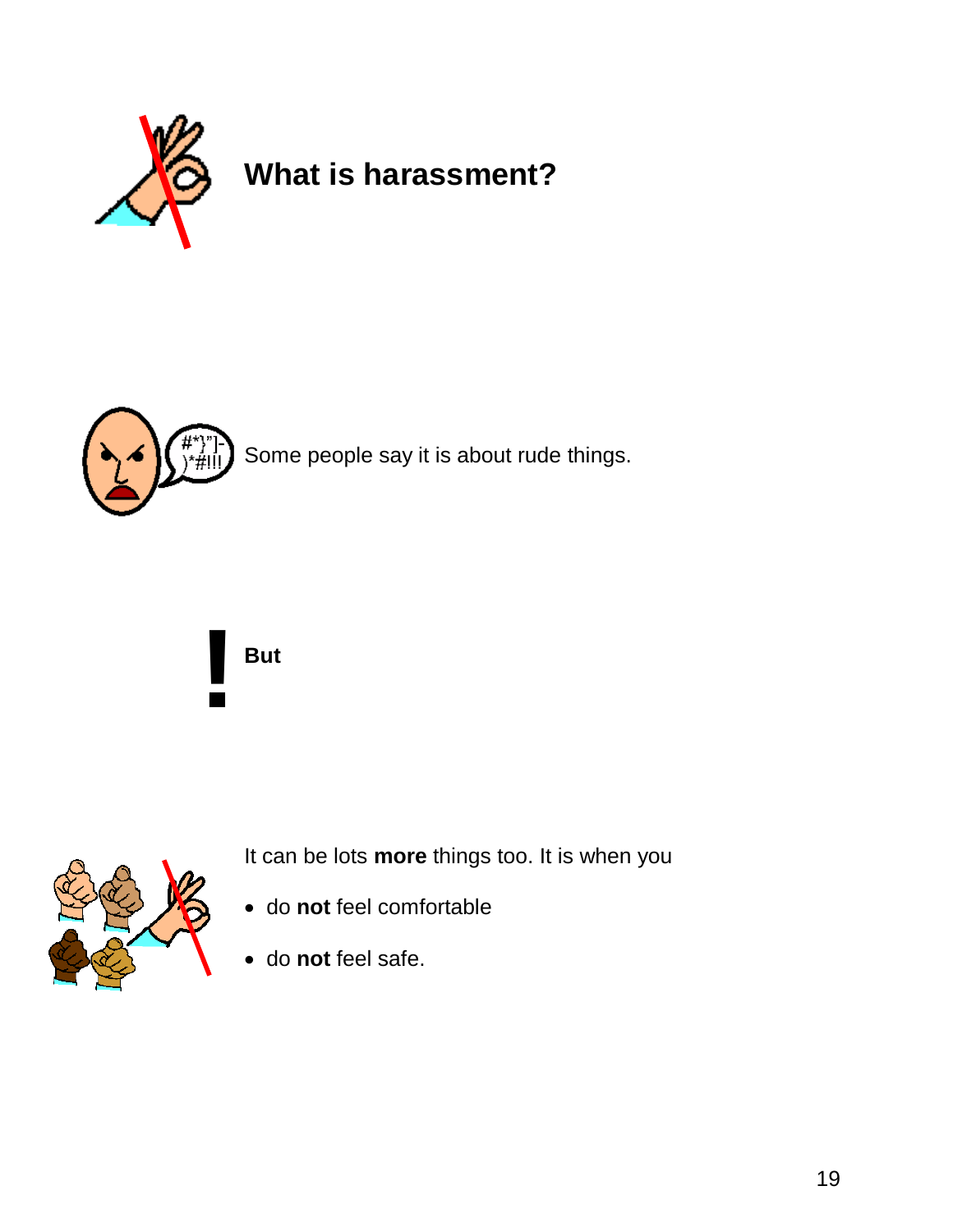

It may be about

- your age
- how you look
- body size or shape
- your disability.

It can also be about

• the color of your skin. This is about your race



• the place you live



what you believe in. Like, you believe in God.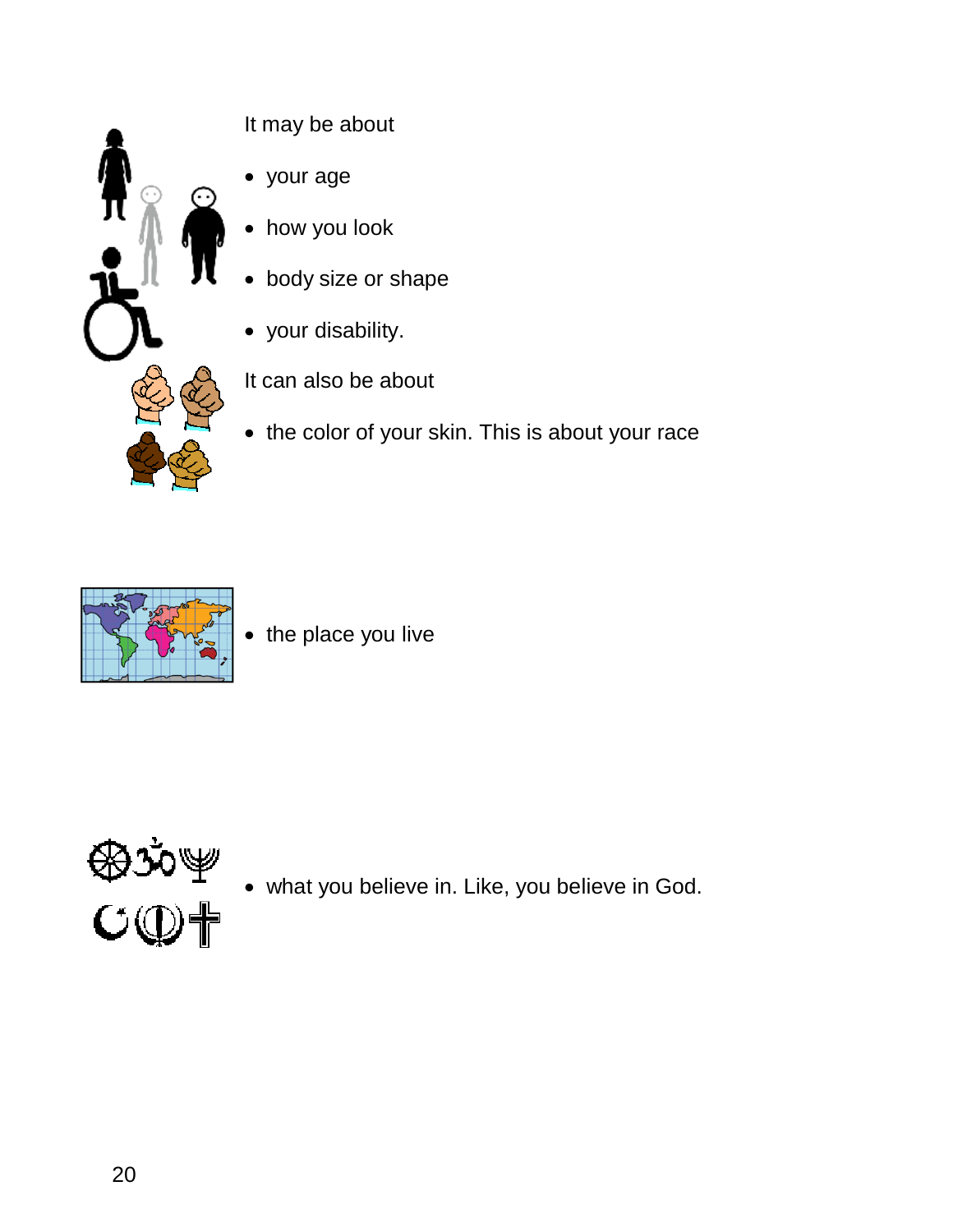

 were seen as a girl or boy when you were born But **now** you are other than a woman or a man



were seen as a girl when you were born

**or**

But

**or**

But



were seen as a boy when you were born.

**now** you are a woman

**now** you are a man



- are a man
- are a woman
- are gay

**or**

It is also about how you see yourself. A person may be rude to you because you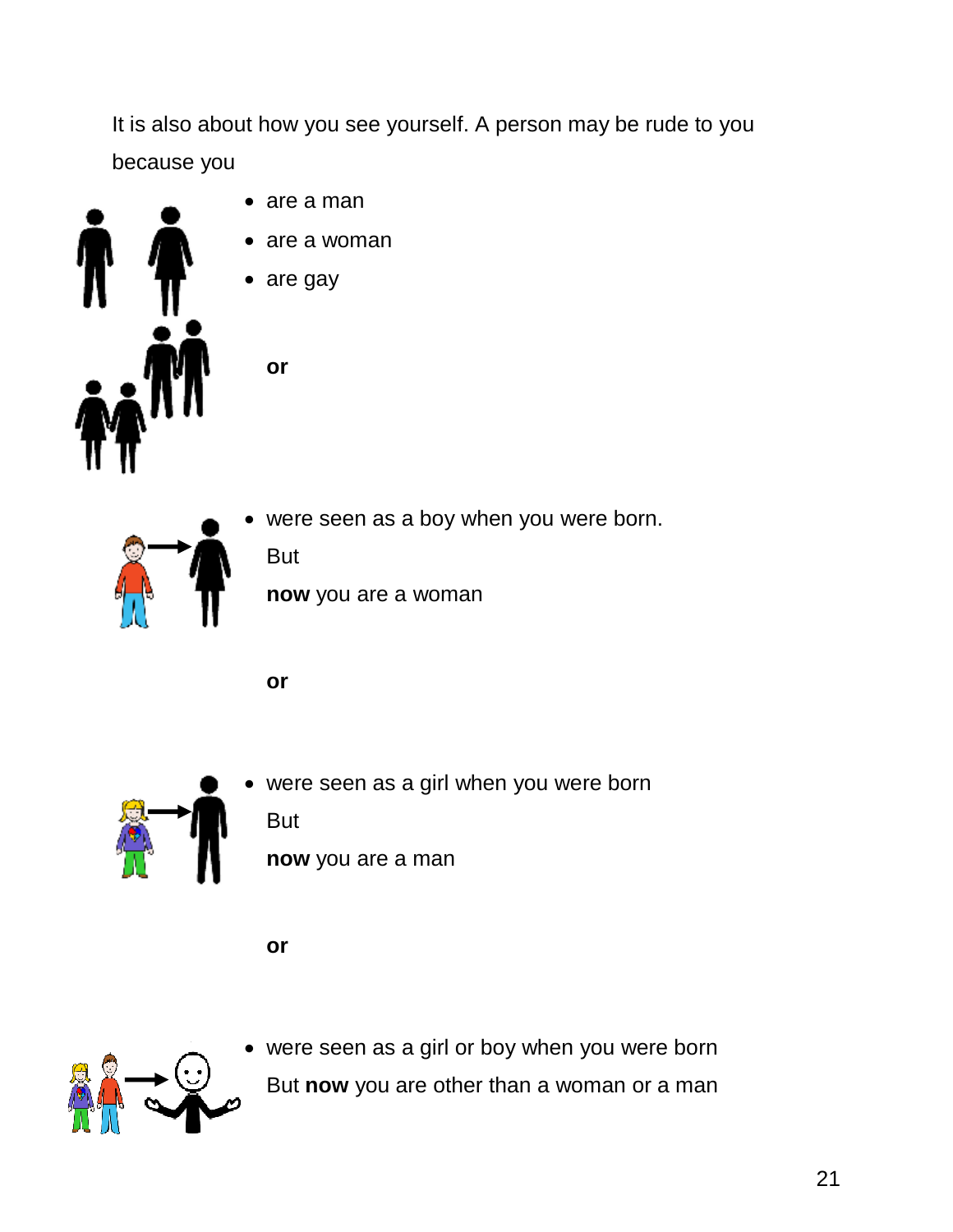

They can mean to do it or they may not mean to.

Like, a person



- follows you all the time
- tags you in a Facebook post
- takes photos. They do not ask you first
- records your talk. They do not ask you first.



- It can be a person who
- touches you
- makes comments about sex
- makes a sex pass at you.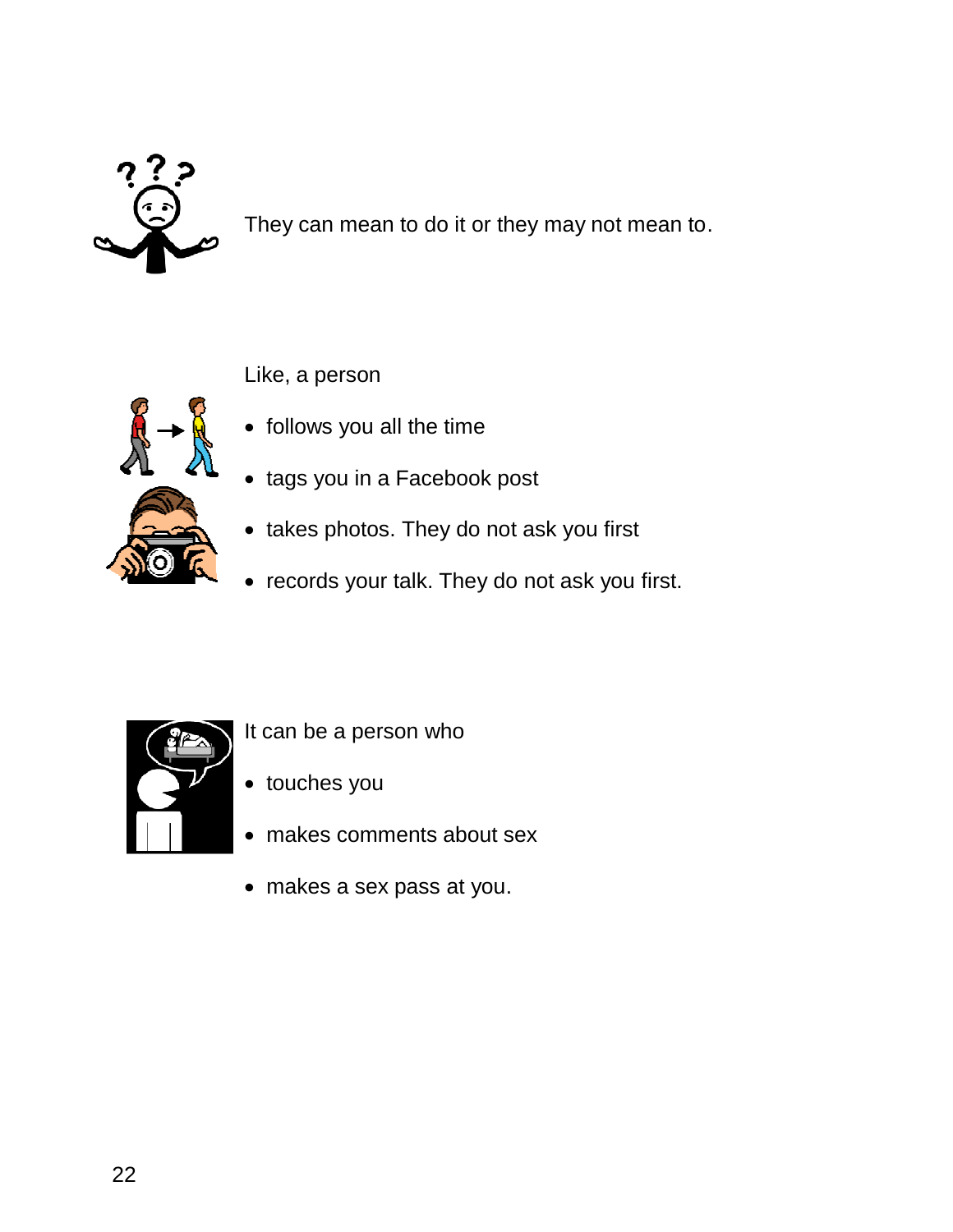

But you do **not** want it. You do **not** like it. You say **no.** It is also when a person butts in all the time. It can be

- when you do your paper
- when you talk about your poster
- when you talk in a small group.



Other things you can**not** do



to be rude

Tell someone else

**or**

• butt in all the time.



You cannot lie.